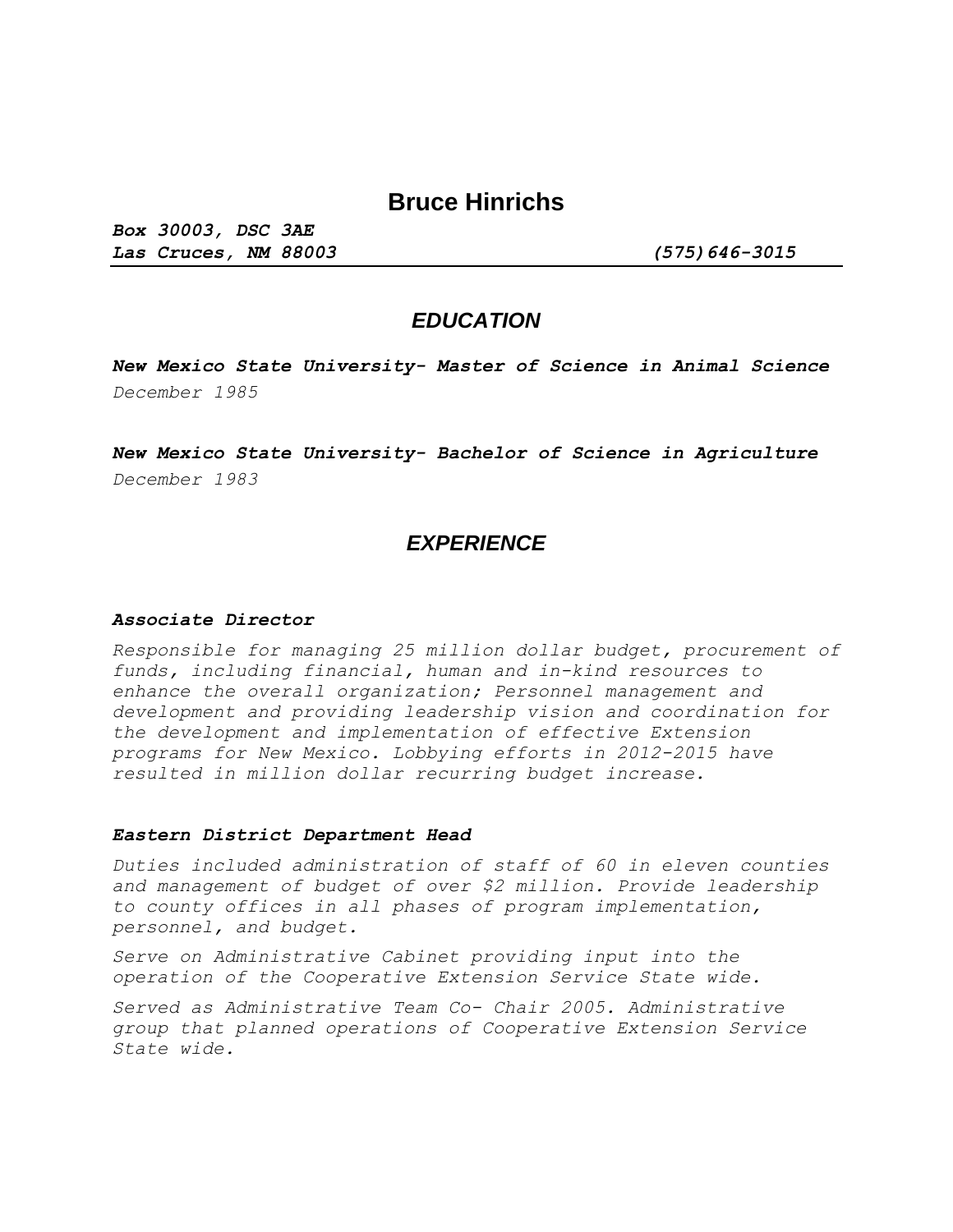### *Interim Extension Animal Sciences and Natural Resources Department Head*

*Supervised budget, 8 faculty members and 2 support staff. Two faculty members promoted to full professor and one received tenure. Annual inventory cleaned up and budget in black at end of year.* 

### *County Director, Agriculture Agent*

*Duties included supervision of staff of 5 and management of \$238,000 budget annually. Additionally, conducted educational programs in the areas of agriculture economic development; row crop and small grains production and marketing; urban horticulture; vegetable, specialty and high value crop production; and profitable livestock production and marketing.* 

*Designed new office offering accessibility for clientele and better work environment for staff. Office fully funded and equipped.* 

*Serve as County department head for Curry County Fair. Oversee scheduling of events and day to day management of personnel and finances.* 

*Governor appointed to serve on State Tiger Team assisting Clovis/Portales develop Empowerment Zone/Enterprise Community Strategic plan. Each community developed strategic plans for future with over 1000 participating.* 

*Worked with community leaders to develop an Agriculture economic development strategic plan while service as Economic Development Committee Chairman. This resulted in 9 new dairies, each adding three million dollars annually to the economy.* 

*Assisted irrigated producers evaluate energy options, allowing 100 to capitalize and save \$500,000 annually county wide.* 

*Coordinated High Plains Water Project in Curry and Roosevelt*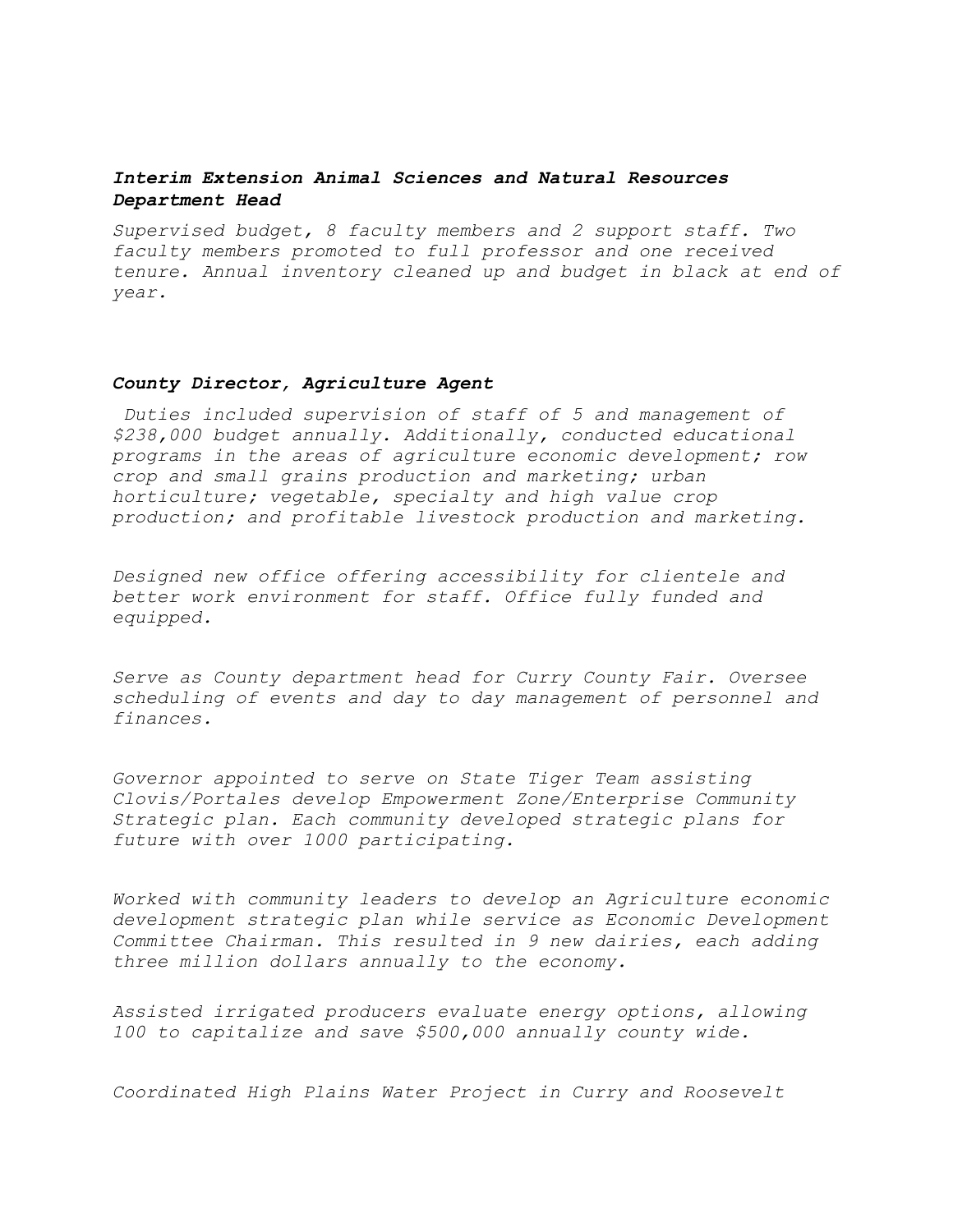*Counties. Program worked with all elementary schools and rural residents providing water conservation and quality information. Over 5000 participated.* 

*Initiated farmers market for 6 county area and obtained WIC program participation generating over \$25,000 annually for producers.* 

*Established community garden that utilizes community service offenders as well as inmates to produce fresh vegetables for food bank and senior centers.* 

### *County Extension 4-H Agent, Curry County*

*Duties included providing leadership to educational programs for youth including 4-H, special interest and school enrichment as well as management of volunteer organization including recruitment, training and support of volunteers.* 

*Reorganized Parent Leader Association that provides advisory role and funding mechanism for 4-H programs generating \$5000 annually.* 

*Organized New Mexico Junior Horse Show Association offering shows and awards for youth around the State that has had over 400 participate.* 

*Initiated special interest programs for urban youth in areas of gun and bicycle safety and rocketry with over 300 participating.* 

## **Professional Awards**

*Fabian Garcia Founders Award Distinguished Achievement Professorship Award Epsilon Sigma Phi, Administrative Leadership Award Epsilon Sigma Phi, Distinguished Service Award*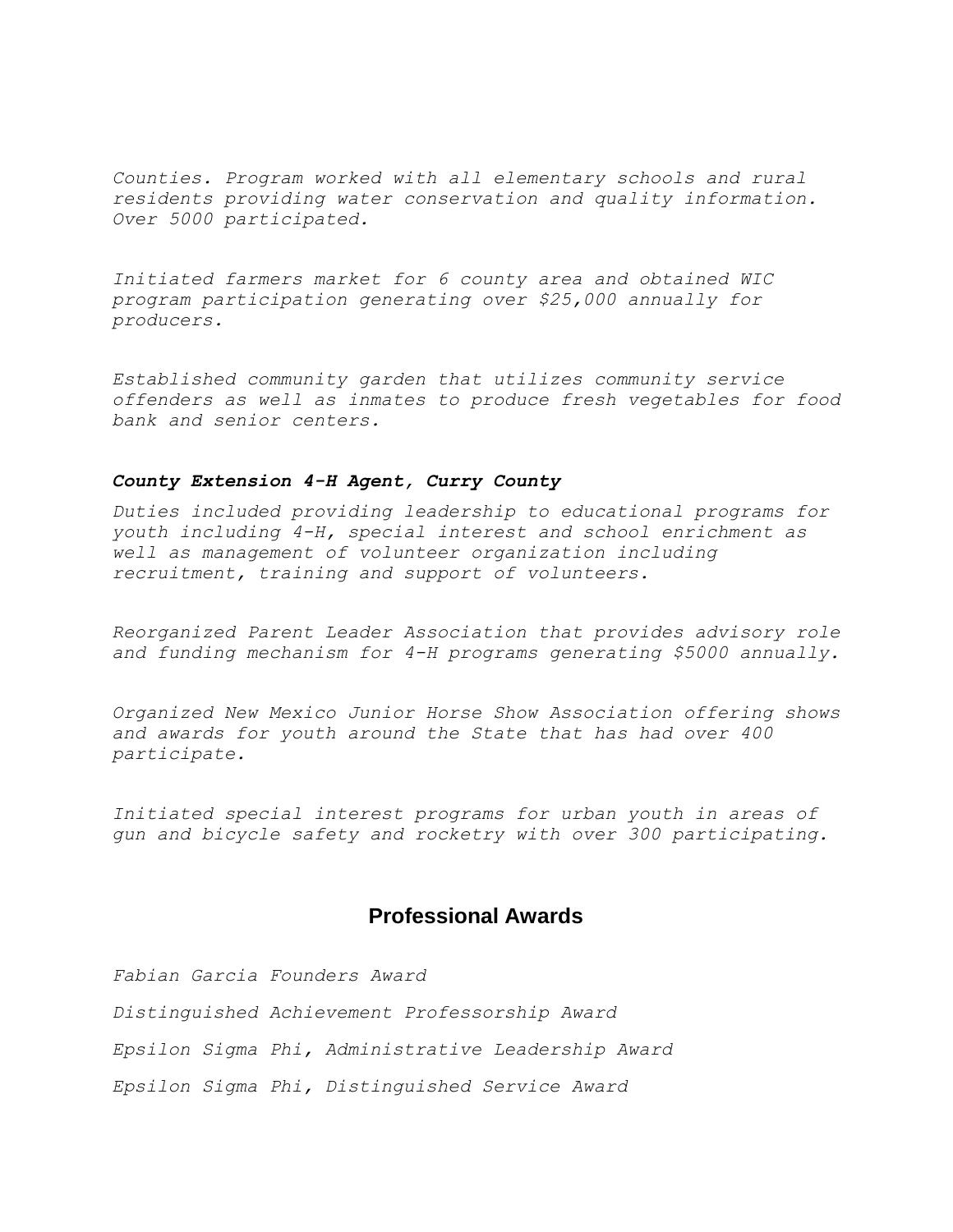*Epsilon Sigma Phi, Visionary Leadership Award* 

*Epsilon Sigma Phi, Mid-Career Award*

*Central Curry SWCD, Professional Public Service Award* 

*National Association of County Agriculture Agents Achievement Award* 

*Honor in Clovis-Agriculture recipient* 

*Meritorious Service to Curry County 4-H*

*Honorary Chapter Farmer, Clovis FFA* 

## **Committees**

*NMSU Building the Vision Committee* 

*NMSU Presidential Search Committee* 

*NACAA Administrative Skills Development Committee Western Region vice Chair* 

*NACAA Early Career Development Western Region Vice Chair* 

*NACAA 4-H and Youth National Chair* 

*Judging Team Task Force, Chair* 

*New Mexico Agricultural Chemical & Plant Food Association Board of Directors* 

*National 4-H Congress Design Team* 

*All College Conference Planning Committee* 

*Curry County Comprehensive Planning Committee* 

*Chamber of Commerce Board of Directors*